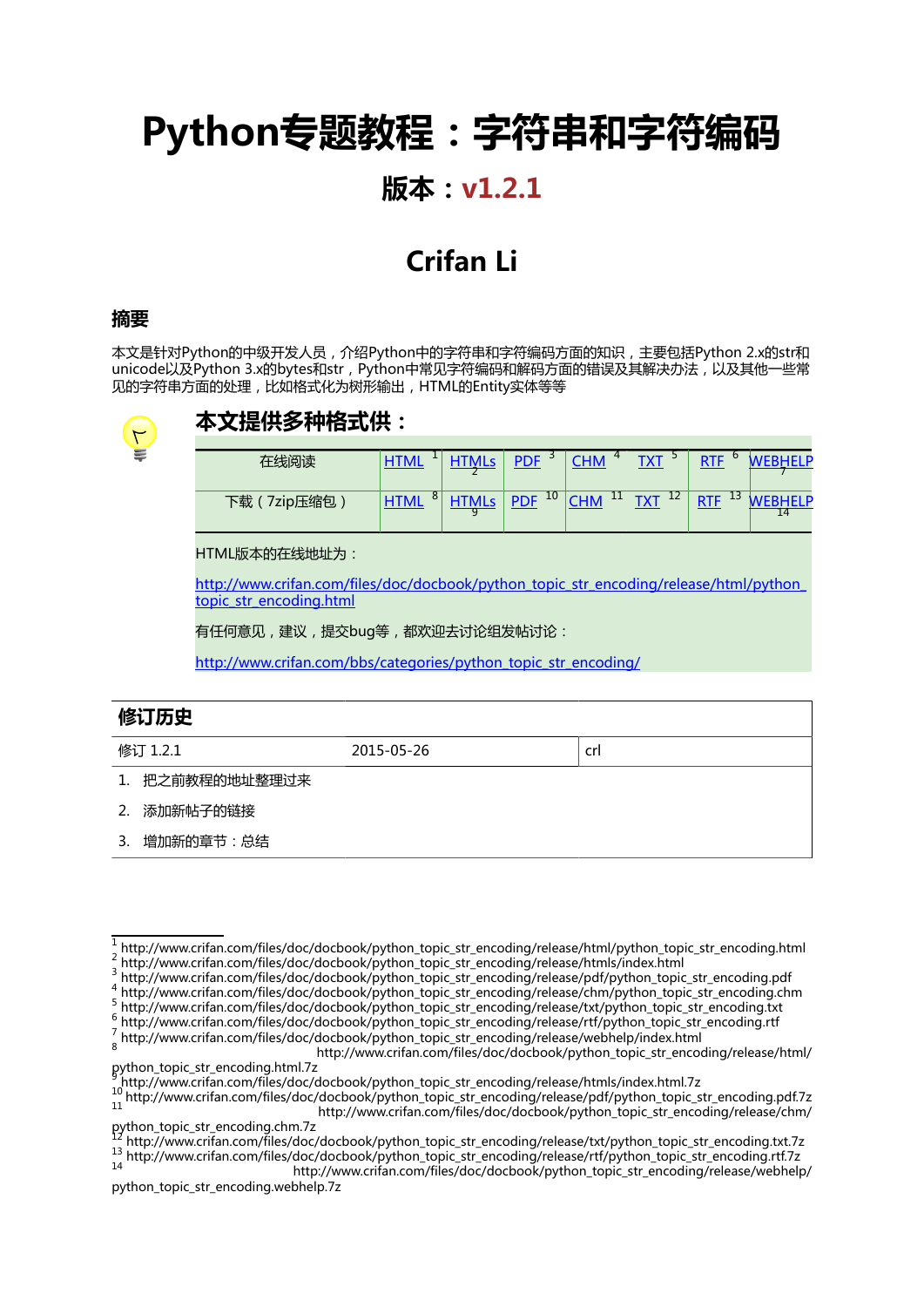**Python专题教程:字符串和字符编码:**

Crifan Li 版本:v1.2.1

出版日期 2015-05-26 版权 © 2015 Crifan, <http://crifan.com>

本文章遵从:<u>[署名-非商业性使用 2.5 中国大陆\(CC BY-NC 2.5\)](http://www.crifan.com/files/doc/docbook/soft_dev_basic/release/html/soft_dev_basic.html#cc_by_nc)</u><sup>15</sup>

<sup>15</sup> [http://www.crifan.com/files/doc/docbook/soft\\_dev\\_basic/release/html/soft\\_dev\\_basic.html#cc\\_by\\_nc](http://www.crifan.com/files/doc/docbook/soft_dev_basic/release/html/soft_dev_basic.html#cc_by_nc)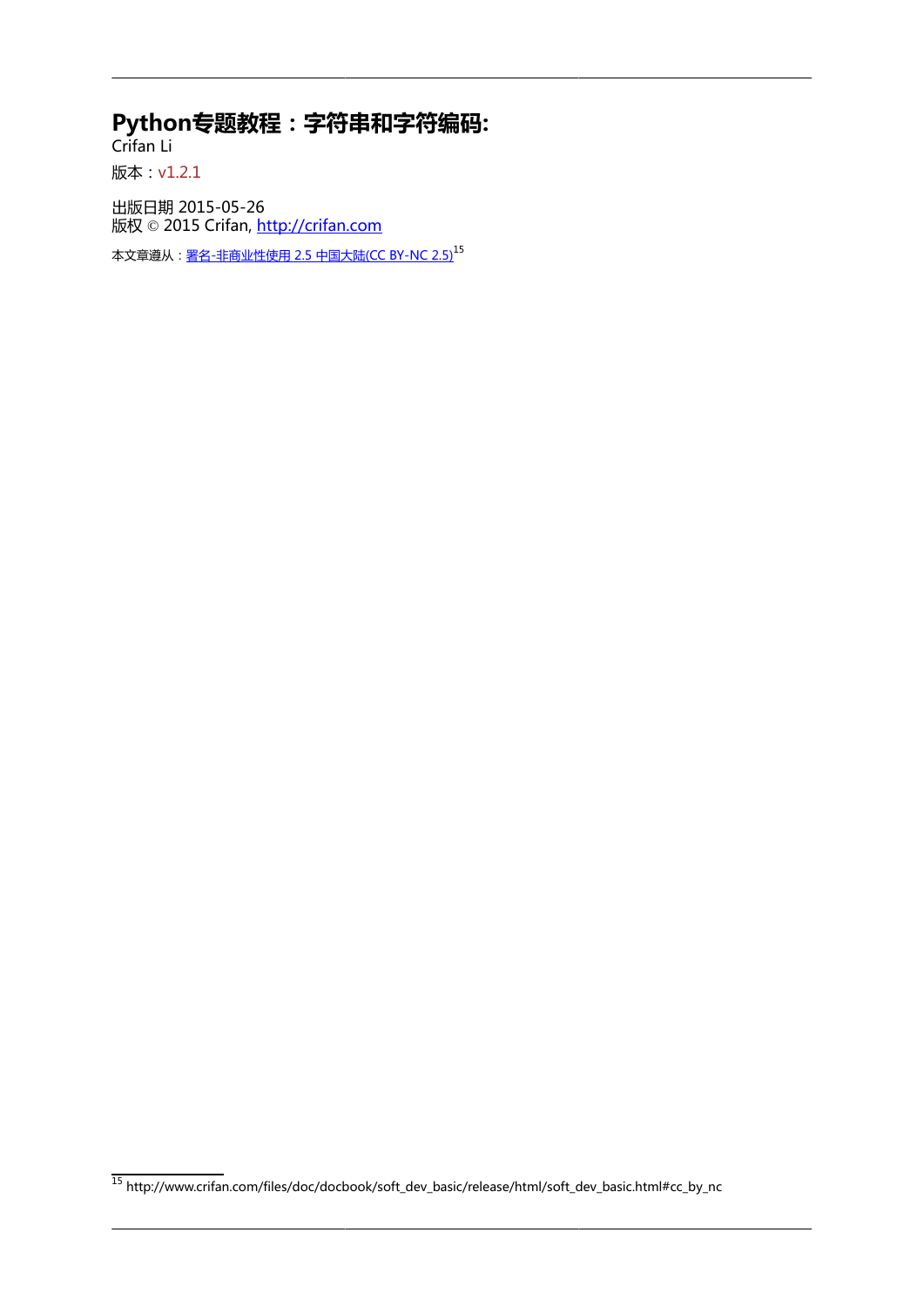### 目录

| 前言                                           |    |
|----------------------------------------------|----|
|                                              |    |
| 2. 前提                                        |    |
|                                              |    |
|                                              |    |
|                                              |    |
| 2.1.1. 如果打印显示终端中字符编码不支持所打印字符的话, 也会出现错误       |    |
| <b>UnicodeEncodeError</b>                    |    |
| 2.1.2. 在处理中文简体和中文繁体的的时候, 使用目标编码中不存在的中文字符, 也会 |    |
|                                              |    |
|                                              |    |
|                                              |    |
|                                              |    |
|                                              |    |
|                                              | -6 |
| 参考书目                                         |    |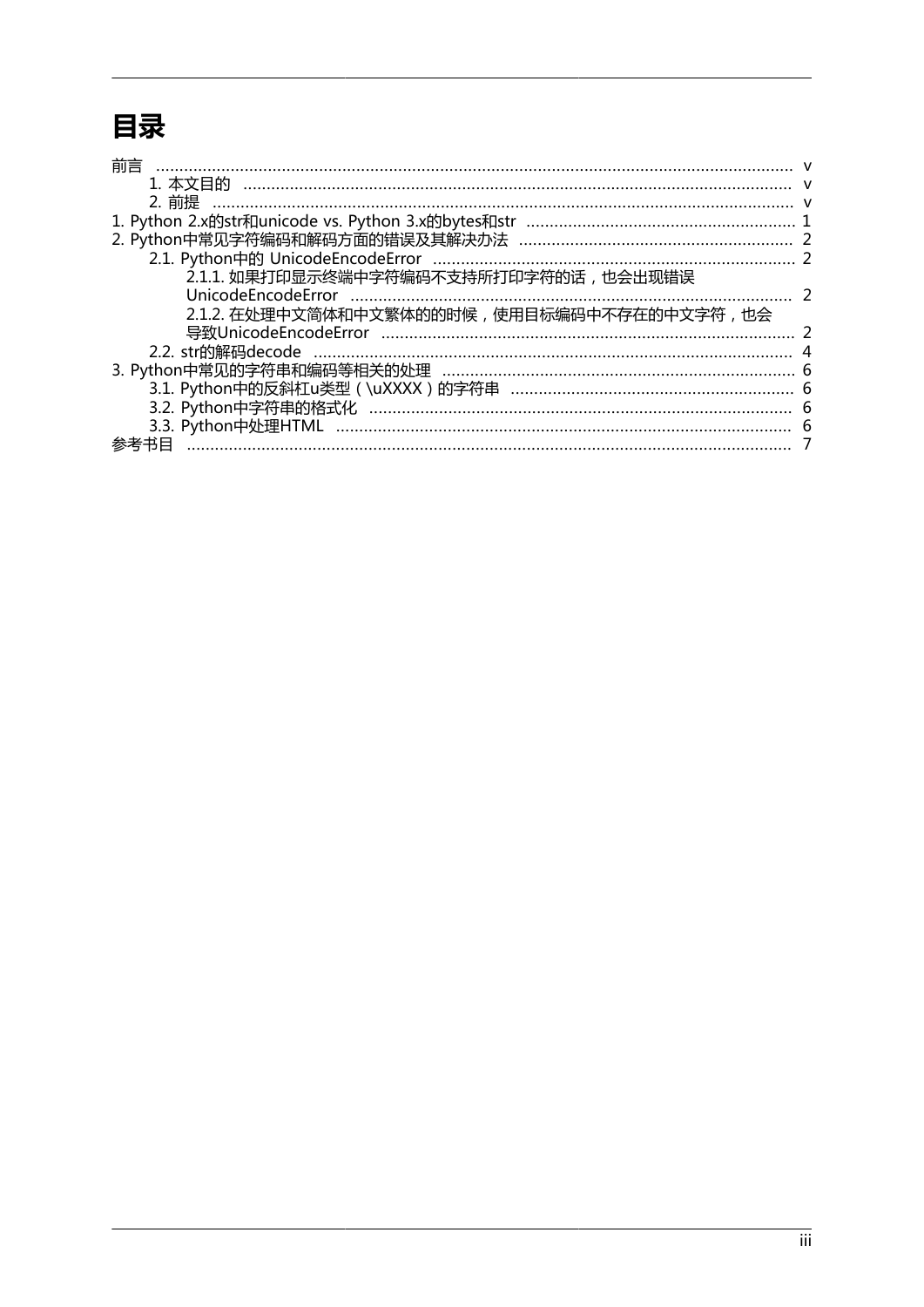### 表格清单

|--|--|--|--|--|--|--|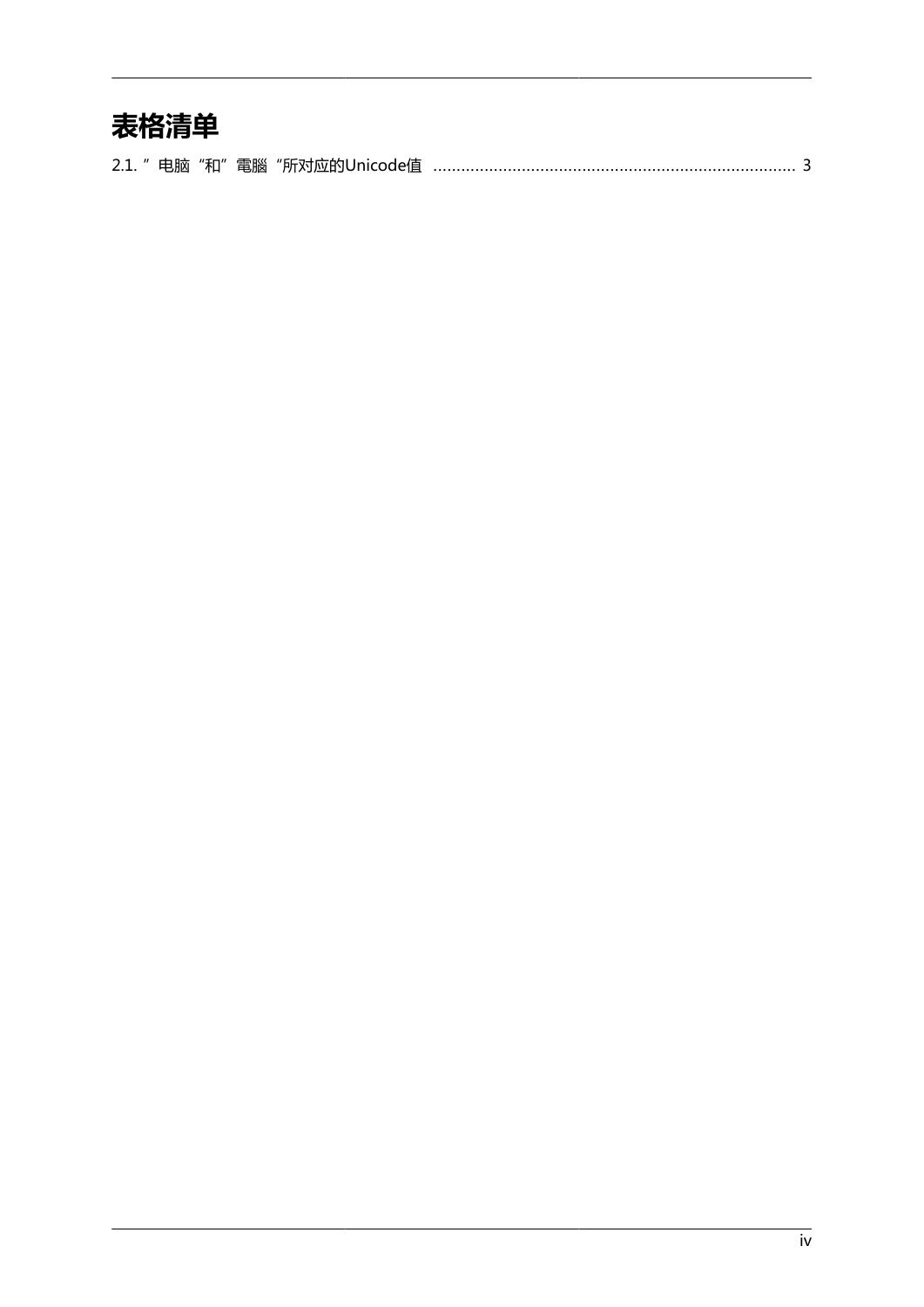# <span id="page-4-0"></span>**前言**

## <span id="page-4-1"></span>**1. 本文目的**

本文目的在于,通过此文,对于Python中的字符串和字符编码方面的知识,有个系统的了解。

以及了解Python中常见的字符编码方面的问题,背后的逻辑,以及如何解决。

## <span id="page-4-2"></span>**2. 前提**

在学习Python中的字符编码方面的内容之前,需要自己本身已经对于字符串编码本身的基础知识,比 较了解,然后才能真正明白Python中的字符编码是怎么回事。

如果不了解字符编码,请先去参考:

[字符编码详解](http://www.crifan.com/files/doc/docbook/char_encoding/release/html/char_encoding.html)<sup>1</sup>

<sup>&</sup>lt;sup>1</sup> [http://www.crifan.com/files/doc/docbook/char\\_encoding/release/html/char\\_encoding.html](http://www.crifan.com/files/doc/docbook/char_encoding/release/html/char_encoding.html)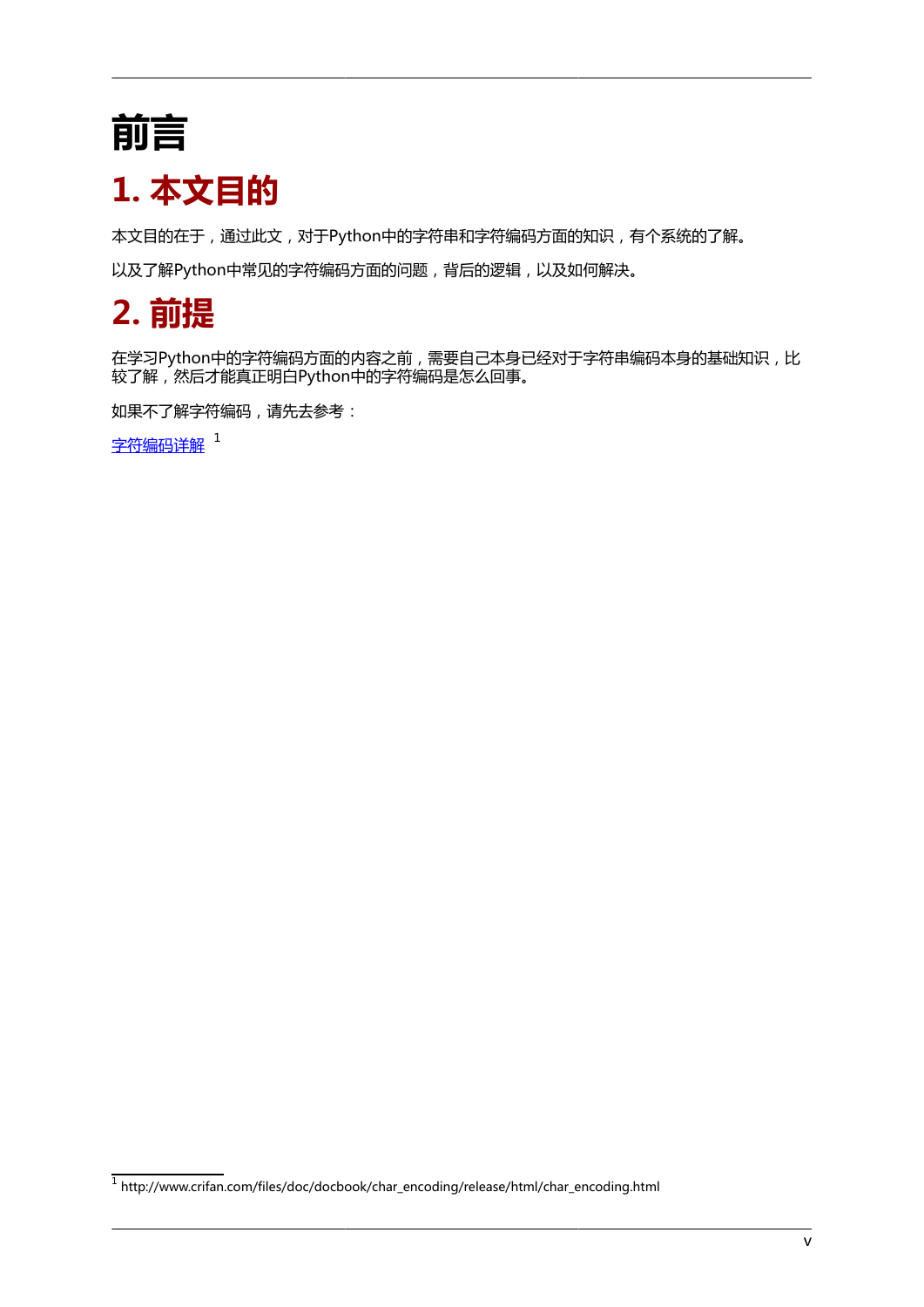# <span id="page-5-0"></span>第1章 Python 2.x的str和unicode vs. **Python 3.x的bytes和str**



#### **相关旧帖**

【整理】Python中字符编码的总结和对比: Python 2.x的str和unicode vs Python 3.x的 **[bytes和str](http://www.crifan.com/summary_python_string_encoding_decoding_difference_and_comparation_python_2_x_str_unicode_vs_python_3_x_bytes_str)** 

<sub>,</sub>[【整理】关于Python 3.x 中自动识别字符串编码,并正确在cmd中输出的各种情况的测试](http://www.crifan.com/python_3_x_auto_handle_string_encode_and_decode_to_and_from_unicode_then_output_to_cmd)

 $\overline{1}$ [http://www.crifan.com/](http://www.crifan.com/summary_python_string_encoding_decoding_difference_and_comparation_python_2_x_str_unicode_vs_python_3_x_bytes_str) [summary\\_python\\_string\\_encoding\\_decoding\\_difference\\_and\\_comparation\\_python\\_2\\_x\\_str\\_unicode\\_vs\\_python\\_3\\_x\\_bytes\\_str](http://www.crifan.com/summary_python_string_encoding_decoding_difference_and_comparation_python_2_x_str_unicode_vs_python_3_x_bytes_str) 2 [http://www.crifan.com/](http://www.crifan.com/python_3_x_auto_handle_string_encode_and_decode_to_and_from_unicode_then_output_to_cmd) [python\\_3\\_x\\_auto\\_handle\\_string\\_encode\\_and\\_decode\\_to\\_and\\_from\\_unicode\\_then\\_output\\_to\\_cmd](http://www.crifan.com/python_3_x_auto_handle_string_encode_and_decode_to_and_from_unicode_then_output_to_cmd)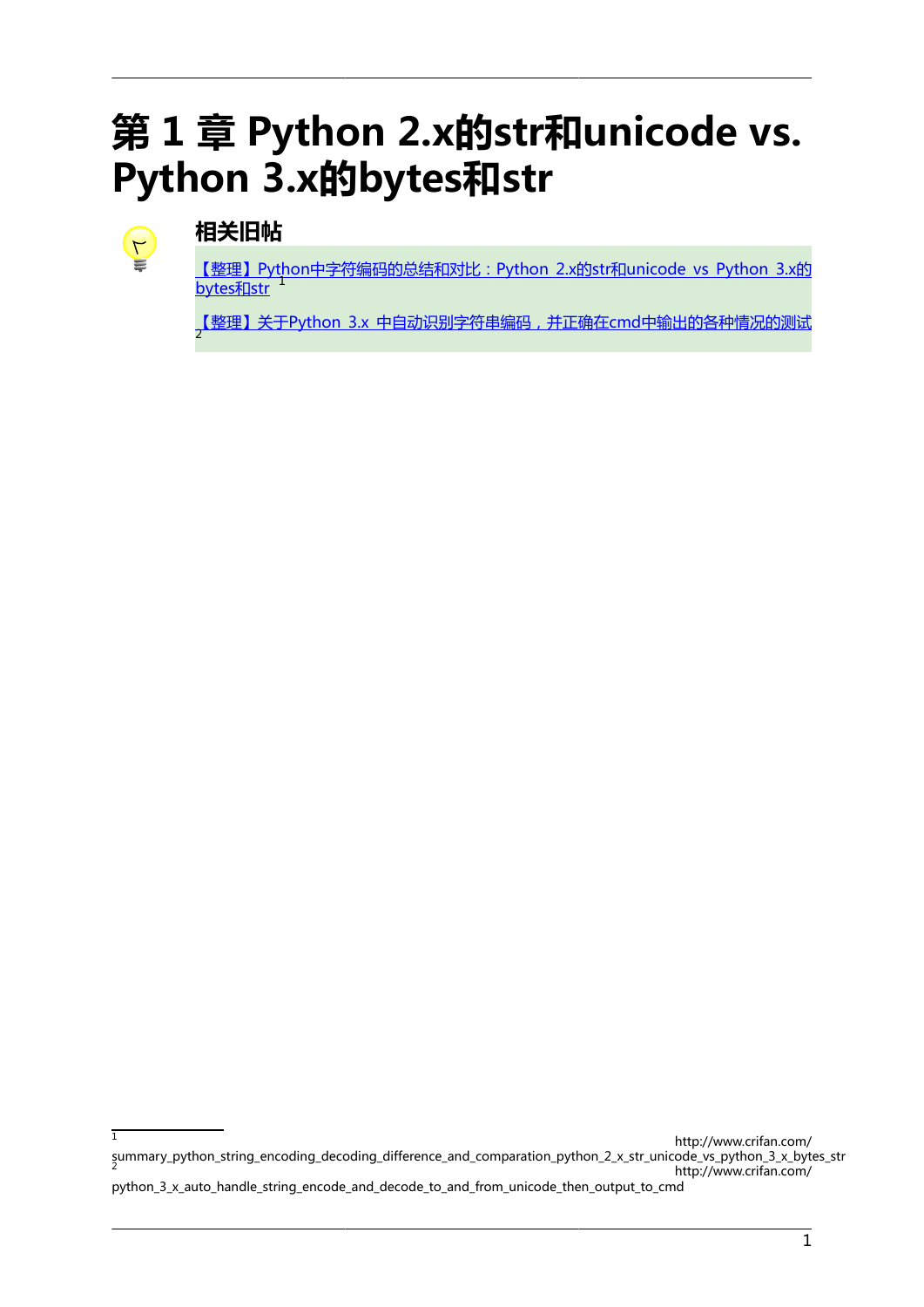# <span id="page-6-0"></span>**第 2 章 Python中常见字符编码和解码方 面的错误及其解决办法**



#### **相关旧帖**

[【总结】Python 2.x中常见字符编码和解码方面的错误及其解决办法](http://www.crifan.com/summary_python_2_x_common_string_encode_decode_error_reason_and_solution) 1

[【整理】Python中用encoding声明的文件编码和文件的实际编码之间的关系](http://www.crifan.com/python_string_encoding_declare_encoding_vs_file_real_encoding/) 2

[【整理】Python中遇到"UnicodeDecodeError: 'gbk' codec can't decode bytes in](http://www.crifan.com/summary_python_unicodedecode_error_possible_reasons_and_solutions/) [position 2-3: illegal multibyte sequence"之类的编码或解码的错误时如何处理](http://www.crifan.com/summary_python_unicodedecode_error_possible_reasons_and_solutions/)

[【已解决】Python字符串处理出现错误:UnicodeDecodeError: 'ascii' codec can't](http://www.crifan.com/python_unicodedecodeerror_codec_can_not_decode_byte_in_position_ordinal_not_in_range) [decode byte 0xe6 in position 0: ordinal not in range\(128\)](http://www.crifan.com/python_unicodedecodeerror_codec_can_not_decode_byte_in_position_ordinal_not_in_range) <sup>4</sup>

### <span id="page-6-1"></span>**2.1. Python中的 UnicodeEncodeError**

Python中很容易出现一些关于编码方面的错误。

其中,最常见的一个就是UnicodeEncodeError

下面,总结一下各种出现的原因,以及相应的解决办法。

### <span id="page-6-2"></span>**2.1.1. 如果打印显示终端中字符编码不支持所打印字符的 话,也会出现错误UnicodeEncodeError**

Python中的编码问题,的确很容易让人头疼。

之前已经遇到过N个类似的UnicodeEncodeError,并且也都一一解决了。

但是今天又遇到一个:

UnicodeEncodeError: 'gbk' codec can't encode character u'\u2665' in position 160: illegal multibyte sequence

最后发现,原来是在用:

print "footerUni=",footerUni;

去打印此unicode类型的字符串footerUni,由于其中包含一些字符,其无法在当前命令行下的GBK编 码环境中找到对应字符,所以才报了以上的错误的。

所以,真的是,对于Python中的字符编码方面,连使用print都要小心。

在这点上,真的很让人无语。。。

### <span id="page-6-3"></span>**2.1.2. 在处理中文简体和中文繁体的的时候,使用目标编码 中不存在的中文字符,也会导致UnicodeEncodeError**

在一个UTF-8的Python文件中,有如下代码:

<sup>1</sup> [http://www.crifan.com/summary\\_python\\_2\\_x\\_common\\_string\\_encode\\_decode\\_error\\_reason\\_and\\_solution](http://www.crifan.com/summary_python_2_x_common_string_encode_decode_error_reason_and_solution)

<sup>2</sup> [http://www.crifan.com/python\\_string\\_encoding\\_declare\\_encoding\\_vs\\_file\\_real\\_encoding/](http://www.crifan.com/python_string_encoding_declare_encoding_vs_file_real_encoding/)

<sup>&</sup>lt;sup>3</sup> [http://www.crifan.com/summary\\_python\\_unicodedecode\\_error\\_possible\\_reasons\\_and\\_solutions/](http://www.crifan.com/summary_python_unicodedecode_error_possible_reasons_and_solutions/)

A [http://www.crifan.com/python\\_unicodedecodeerror\\_codec\\_can\\_not\\_decode\\_byte\\_in\\_position\\_ordinal\\_not\\_in\\_range](http://www.crifan.com/python_unicodedecodeerror_codec_can_not_decode_byte_in_position_ordinal_not_in_range)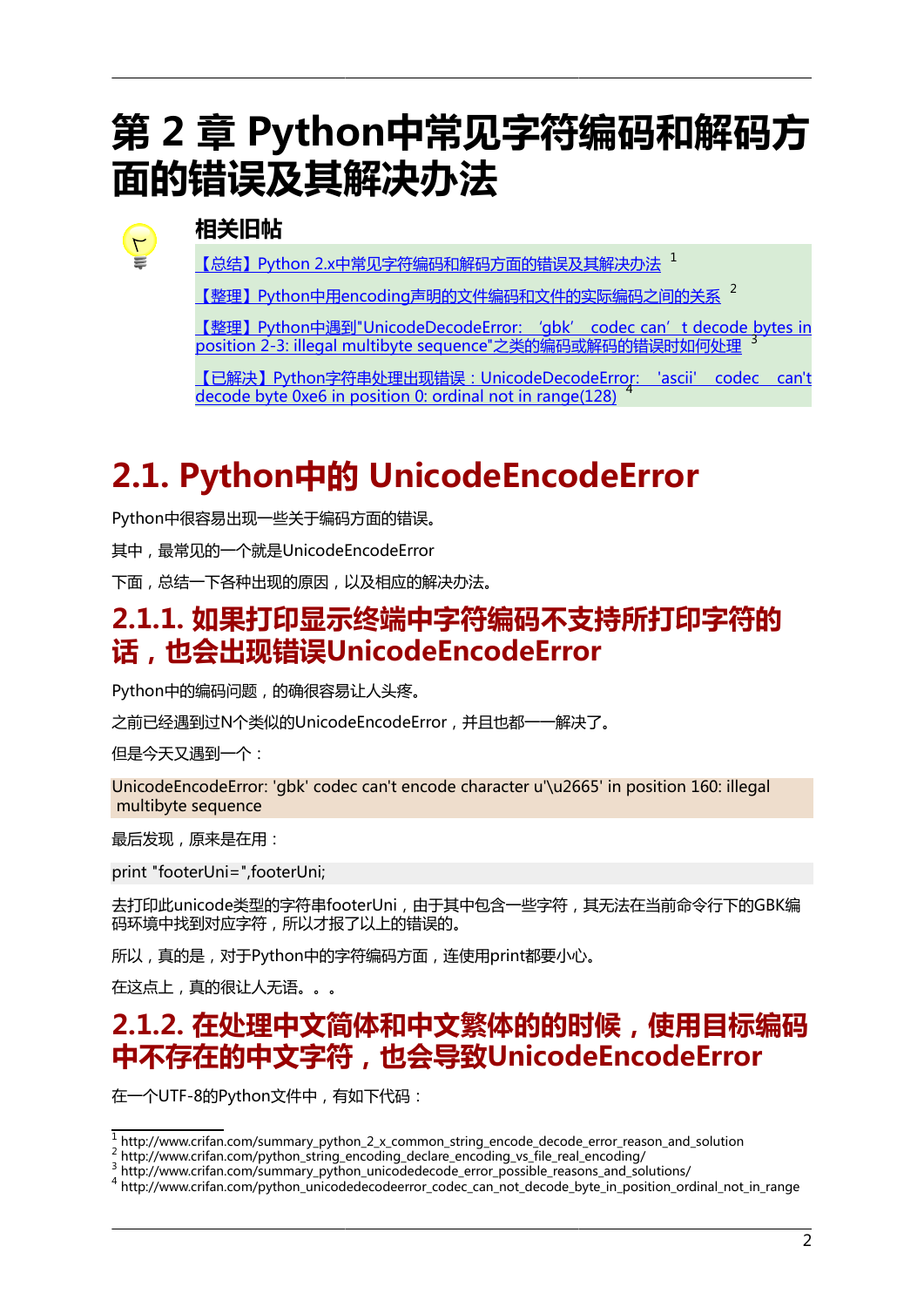str = '电脑';

......

goods.append(urllib.quote(str.decode('utf-8').encode('big5')));

此时,就会出现错误:

UnicodeEncodeError: 'big5' codec can't encode character u'\u7535' in position 0: illegal multibyte sequence

此问题的原因在于,对于所输入的str类型的中文简体字符"电脑"来说,虽然通过str.decode('utf-8') 可以获得了Unicode的中文简体字符"电脑

但是将此Unicode类型的,简体中文字符"电脑 ",去进行BIG5编码的时候,结果由于BIG5编码中, 根本就不存在上述这两个简体中文的汉字"电脑",由此出现上述UnicodeEncodeError的错误。

即,无法将简体中文的"电脑",从Unicode转换为BIG5编码,因为BIG5编码字符集中,就不存 在"电脑"这两个字符。

对此问题,详细去探究,就可以更了解中文简体和中文繁体之间的差别。

此处,先来明确一下我们的目标,即,希望是在BIG5编码中,能显示"电脑"这两个字符。

而对于BIG5编码所对应的所有字符,可以[去Big5 \(Traditional Chinese\) character code table](http://ash.jp/code/cn/big5tbl.htm)<sup>5</sup>中查找

我们会发现,BIG5编码中,根据就找不到这两个字符。

那如何才能让"电脑"这两个字符,在繁体中显示呢?

那就需要,将中文简体的"电脑",去先转换为对应的中文繁体字,然后就可以编码为BIG5,可以显 示了。

而关于中文简体和中文繁体之间的转换,可以去这里:

[简繁转换](http://www.j4.com.tw/big-gb/) 6

进入该网站后,输入"电脑",然后点击"TW Unicode"或"TW BIG",就可以转换为对应的繁体 字"電腦"了。

很明显, "電腦 "这两个中文繁体字, 那肯定是能在[Big5 \(Traditional Chinese\) character code](http://ash.jp/code/cn/big5tbl.htm) [table](http://ash.jp/code/cn/big5tbl.htm)<sup>/</sup>中找到的

而对应的,这几个中文字符所对应的Unicode的值,可以去[Unicode Lookup](http://unicodelookup.com/)<sup>8</sup>查到。

<span id="page-7-0"></span>此处整理如下:

#### **表 2.1. "电脑"和"電腦"所对应的Unicode值**

| <b>Unicode character</b>             | Oct              | <b>Dec</b> | <b>Hex</b> | <b>HTML</b> |
|--------------------------------------|------------------|------------|------------|-------------|
| 电 cjk unified ideograph 7535         | $ 072465\rangle$ | 30005      | 0x7535     | 电           |
| 脑 cjk unified ideograph 8111 0100421 |                  | 33041      | 0x8111     | 脑           |
| 電 cjk unified ideograph 96fb         | 0113373          | 38651      | 0x96FB     | 電           |
| 腦 cjk unified ideograph 8166         | 0100546          | 33126      | 0x8166     | 腦           |

<sup>5</sup> <http://ash.jp/code/cn/big5tbl.htm><br><sub>-</sub> <http://www.j4.com.tw/big-gb/>

 $\frac{7}{8}$  <http://ash.jp/code/cn/big5tbl.htm>

<http://unicodelookup.com/>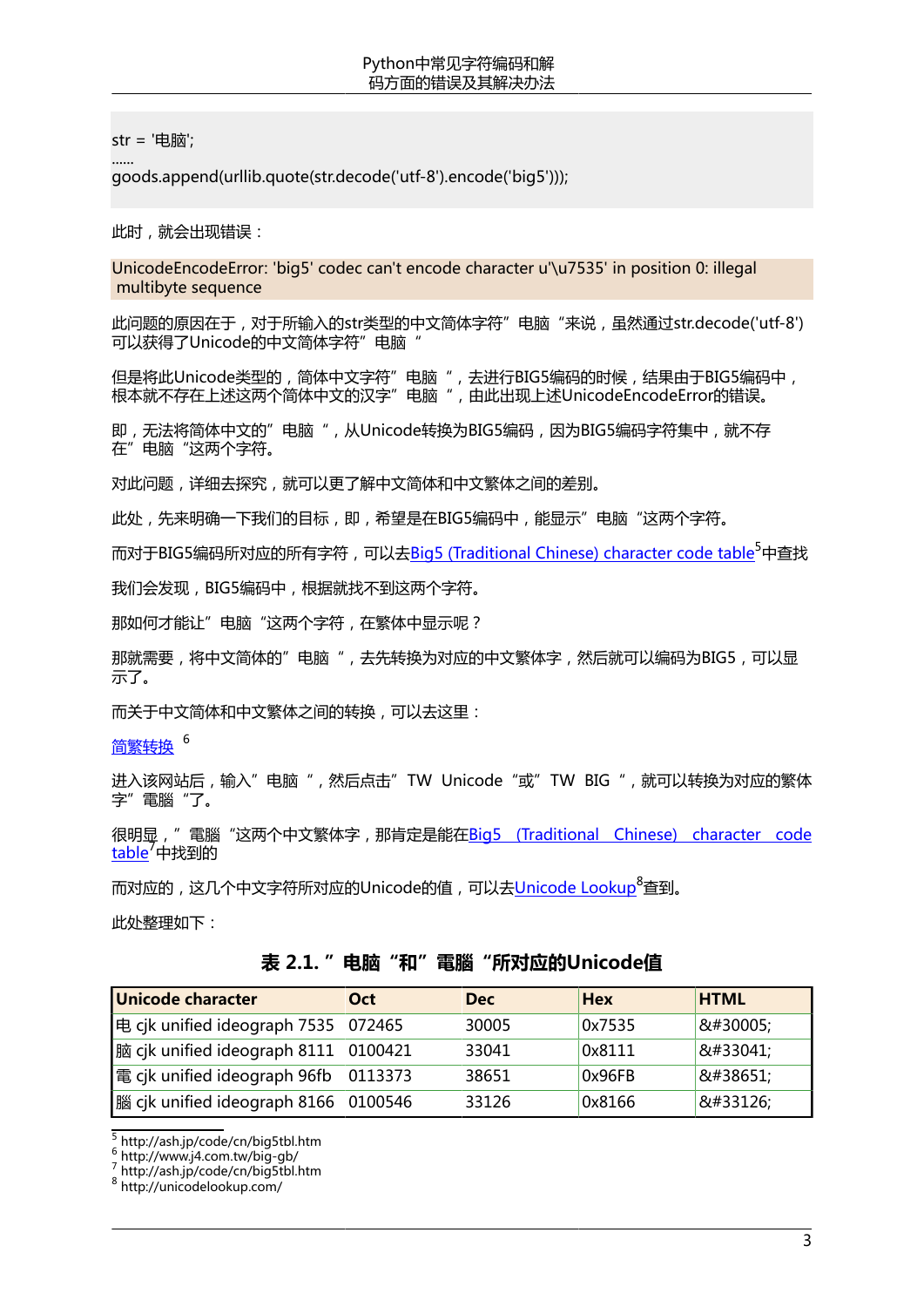此处,"电"所对应的Unicode值为7535, Unicode写法为\u7535, 就是对应着上述出错的内容中所 指示的,

BIG5编码器,无法对于Unicode为\u7535的字符讲行编码,即BIG5无法编码"电",因为其本身就没 这个字符。

对应的,如果用GB2312/GBK/GB18030去编码"电", 那么肯定是可以的, 但是肯定也是无法编 码"電"的。

所以,对于中文简体和繁体之间,如果想要正确显示,需要先转换为对应繁体或简体,然后才能用正确 的编码,去解析其所支持的字符的。

而有人看到这里,可能会疑惑了,因为比如对于有些中文字符,比如"手机",

虽然没有去用什么简体转换为繁体,而直接用上述BIG5去编码,会发现程序可以正常执行,不会出现 那个UnicodeEncodeError的

对此,你去[简繁转换](http://www.j4.com.tw/big-gb/)<sup>9</sup>中搜一下"手"和"机"这两个汉字,发现BIG5编码中,也的确是存在这两个汉 字的,

所以原因就很清楚了:对于有些字符,中文简体和中文繁体的写法,是一样的,所以才可以在GB212/ GBK/GB18030和BIG5之间来回转换,而不会出现问题。

换句话说,如果你想要在BIG5编码中显示(编码)某个中文简体的话,那前提要确保该字符是可以 在[简繁转换](http://www.j4.com.tw/big-gb/)10中能查找到的。

否则, 说明BIG5中没有改汉字, 需要用到<u>简繁转换<sup>11</sup>去先进</u>行简繁体转换, 得到转换后的繁体字后, 才能得到BIG5编码的字符,用BIG5去编解码,去显示对应的繁体中文。

上述步骤,很明显,可以省略了去BIG5编码表中查找,而直接利用上述简繁体转换的网站去实现转 换,或者本地建立一个转换表,直接从输入的中文简体,得到输出的中文繁体,即可继续后续处理,而 无需关注,在简体和繁体中,哪些是一样的写法,哪些是不一样的写法。

### <span id="page-8-0"></span>**2.2. str的解码decode**

decode函数,是str类型变量本身就有的函数,用于实现将某种编码的字符,解码为Unicode类型字 符。

将某种编码的str字符解码为Unicode字符,通常做法为:

defCmtCharset = "GB18030"; dataJsonStrUni = dataJsonStr.decode(defCmtCharset);

不过,上述用法,是在你知道了字符编码的前提下,才能这么做的。

如果是对于输入的字符串,可能是多种不同的编码,即无法确定输入字符编码的前提下,想要对其解码 的话,可以这么实现:

先利用chardet判断字符编码类型,然后再去解码:

possibleCharset = crifanLib.getStrPossibleCharset(dataJsonStr); dataJsonStrUni = dataJsonStr.decode(possibleCharset);

<sup>&</sup>lt;sup>9</sup> <http://www.j4.com.tw/big-gb/><br><sup>10</sup> http://www.j4.com.tw/big-gb/

<sup>11</sup> <http://www.j4.com.tw/big-gb/>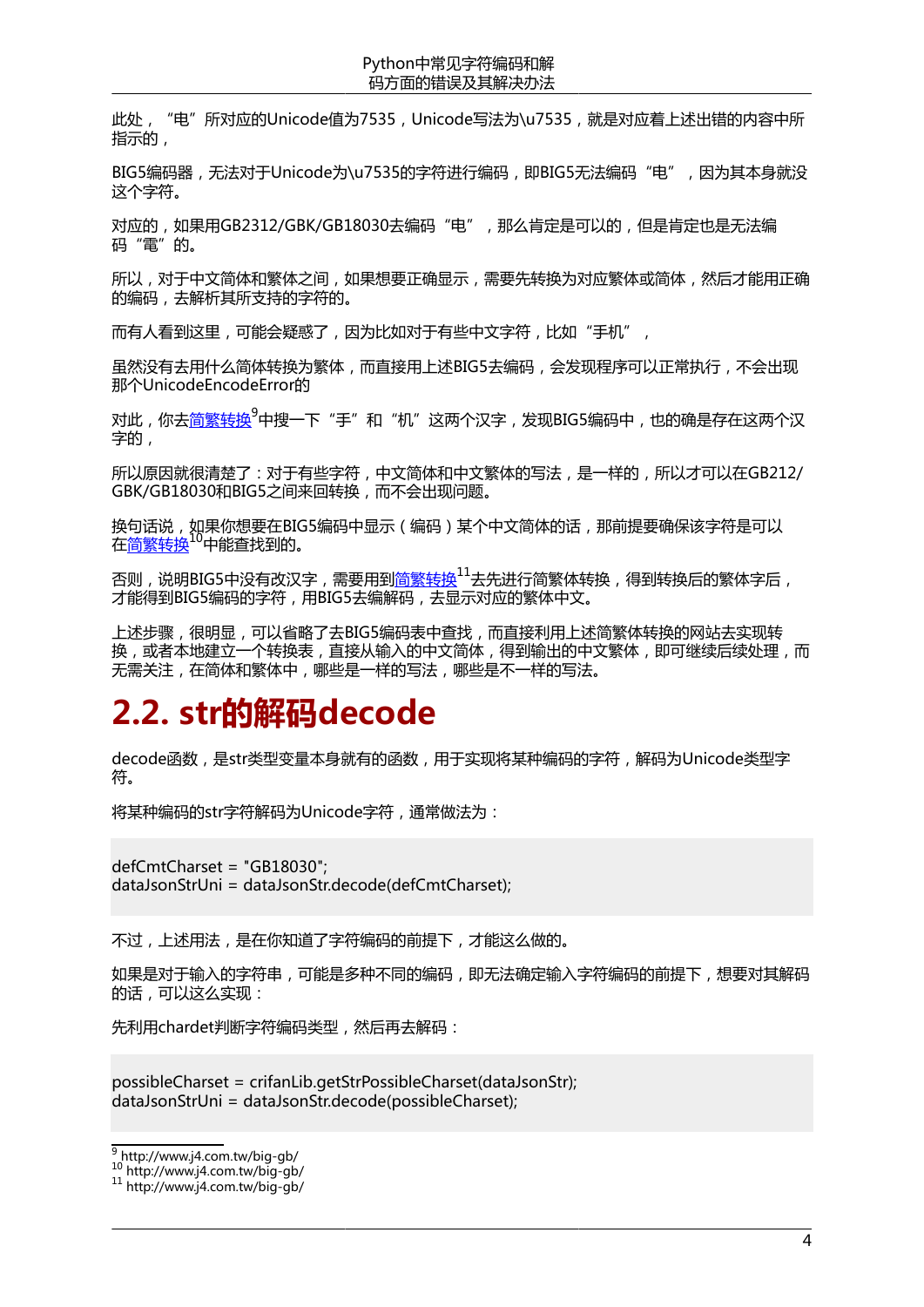#### 其中getStrPossibleCharset是我自己写的函数

详见: [getStrPossibleCharset函数详解](http://www.crifan.com/files/doc/docbook/crifanlib_python/release/html/crifanlib_python.html#getstrpossiblecharset)12

但是,有时候,你会发现,即使如此,也可能遇到decode失败的情况。

因为有时候所输入的字符串,本身不完全是某种单一的编码,而是2种或更多种不同的编码的混合体, 此时,此处通过getStrPossibleCharset中的chardet所得到的值,就未必是0.99,而可能是某个很低的 值,比如0.6,此时用此编码去解码,就可能遇到失败的情况了。

这种变态的,多种编码混合的字符串,我之前就在折腾给[BlogsToWordpress](http://www.crifan.com/crifan_released_all/website/python/blogstowordpress/)<sup>13</sup>添加QQ空间支持的过 程中,处理QQ空间帖子的评论数据中,就遇到过。

当时很是郁闷,无法有效解决此问题,导致对于有些帖子的评论数据,无法继续处理。

直到后来,直到对于decode函数来说,还有个ignore参数,可以实现,在解码过程中,对于那些(用 当前编码)无法解码的,不支持的字符,采取忽略的策略,而使得不会出现解码失败,然后最终可以成 功解码整个字符串。

对应的函数详细解释,在Python的帮助文档中可以找到:

**str.decode([encoding[, errors]]).** Decodes the string using the codec registered for encoding. encoding defaults to the default string encoding. errors may be given to set a different error handling scheme. The default is 'strict', meaning that encoding errors raise UnicodeError. Other possible values are 'ignore', 'replace' and any other name registered via codecs.register\_error(), see section Codec Base Classes.New in version 2.2.Changed in version 2.3: Support for other error handling schemes added.Changed in version 2.7: Support for keyword arguments added.

然后,上述的代码,改为:

defCmtCharset = "GB18030"; dataJsonStrUni = dataJsonStr.decode(defCmtCharset, 'ignore');

即可实现,对于绝大多数的GB18030的中文字符,都可以正确解码为Unicode字符了。

即使遇到一些变态的混合型编码的字符(比如其中一部分是ISO-8859-2编码,其他部分是其他的某种 编码),也不会出现decode出错,而使得代码可以继续运行了。

当然,需要注意一点的是,我这里,其中被ignore的个别特殊字符,由于是在评论的数据中的个别特殊 字符,所以不重要,忽略了也无所谓,所以才可以使用ignore参数的。要是你的代码中,不允许忽略任 何内容,那你就得想其他办法了。

[crifanlib\\_python.html#getstrpossiblecharset](http://www.crifan.com/files/doc/docbook/crifanlib_python/release/html/crifanlib_python.html#getstrpossiblecharset)

<sup>12</sup> **12** [http://www.crifan.com/files/doc/docbook/crifanlib\\_python/release/html/](http://www.crifan.com/files/doc/docbook/crifanlib_python/release/html/crifanlib_python.html#getstrpossiblecharset)

 $13$  [http://www.crifan.com/crifan\\_released\\_all/website/python/blogstowordpress/](http://www.crifan.com/crifan_released_all/website/python/blogstowordpress/)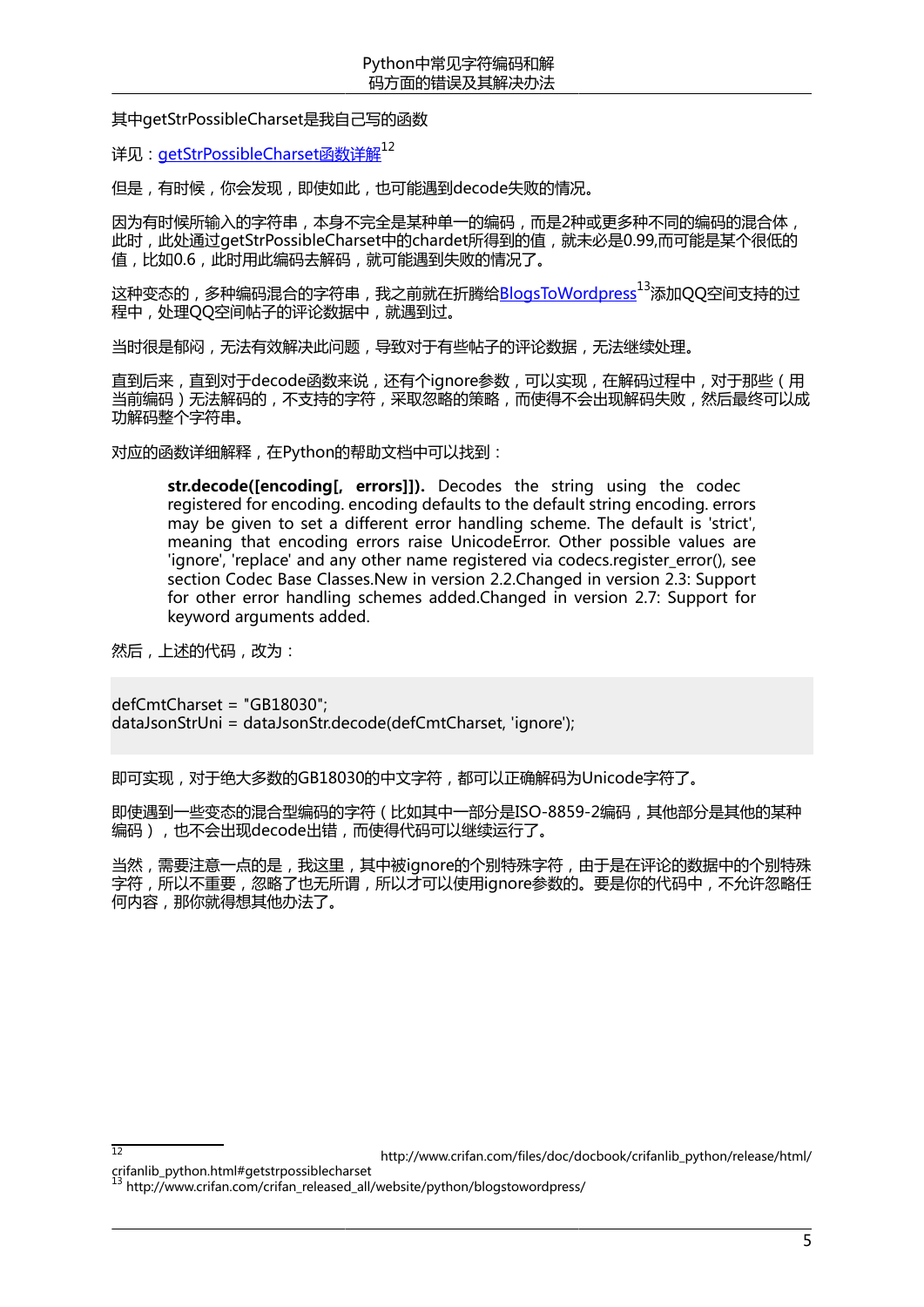# <span id="page-10-0"></span>**第 3 章 Python中常见的字符串和编码等 相关的处理**



#### **相关旧帖**

[【已解决】Python中,将字符串转换为函数,并且实现带参数的函数调用](http://www.crifan.com/python_convert_string_to_function_then_call) 1

### <span id="page-10-1"></span>**3.1. Python中的反斜杠u类型(\uXXXX)的字 符串**



#### **相关旧帖**

[【整理】Python中,如何将反斜杠u类型\(\uXXXX\)的字符串,转换为对应的unicode的](http://www.crifan.com/python_decode_slash_u_unicode_escape_string_into_unicode_chars) [字符](http://www.crifan.com/python_decode_slash_u_unicode_escape_string_into_unicode_chars) $^2$ 

# <span id="page-10-2"></span>**3.2. Python中字符串的格式化**



#### **相关旧帖**

[【整理】Python中将\(字典,列表等\)变量格式化成\(漂亮的,树形的,带缩进](http://www.crifan.com/format_dictionary_list_variable_into_prettified_tree_like_with_indent_json_string_then_output) [的,JSON方式的\)字符串输出](http://www.crifan.com/format_dictionary_list_variable_into_prettified_tree_like_with_indent_json_string_then_output) <sup>3</sup>

[【记录】折腾Python中的pprint](http://www.crifan.com/python_module_pprint) 4

[【已解决】Python中,带填充和设置对齐方式的,格式化字符串输出](http://www.crifan.com/python_string_format_fill_with_chars_and_set_alignment) 5

## <span id="page-10-3"></span>**3.3. Python中处理HTML**



#### **相关旧帖**

[【整理】Python中解码\(decode\)HTML中的实体\(entity\)+ 将name entity转为code](http://www.crifan.com/python_decode_html_entity_and_convert_between_name_entity_and_code_point_entity) [point entity + 将code point entity转为name entity](http://www.crifan.com/python_decode_html_entity_and_convert_between_name_entity_and_code_point_entity) <sup>6</sup>

<sup>1</sup> [http://www.crifan.com/python\\_convert\\_string\\_to\\_function\\_then\\_call](http://www.crifan.com/python_convert_string_to_function_then_call)

 $^{2}$  [http://www.crifan.com/python\\_decode\\_slash\\_u\\_unicode\\_escape\\_string\\_into\\_unicode\\_chars](http://www.crifan.com/python_decode_slash_u_unicode_escape_string_into_unicode_chars)<br>3 http://www.crifan.com/format\_dictionary\_list\_variable\_into\_prattified\_tree\_like\_with\_indont

[http://www.crifan.com/format\\_dictionary\\_list\\_variable\\_into\\_prettified\\_tree\\_like\\_with\\_indent\\_json\\_string\\_then\\_output](http://www.crifan.com/format_dictionary_list_variable_into_prettified_tree_like_with_indent_json_string_then_output) <sup>4</sup> [http://www.crifan.com/python\\_module\\_pprint](http://www.crifan.com/python_module_pprint)

<sup>&</sup>lt;sup>5</sup> [http://www.crifan.com/python\\_string\\_format\\_fill\\_with\\_chars\\_and\\_set\\_alignment](http://www.crifan.com/python_string_format_fill_with_chars_and_set_alignment)

<sup>6</sup> [http://www.crifan.com/python\\_decode\\_html\\_entity\\_and\\_convert\\_between\\_name\\_entity\\_and\\_code\\_point\\_entity](http://www.crifan.com/python_decode_html_entity_and_convert_between_name_entity_and_code_point_entity)